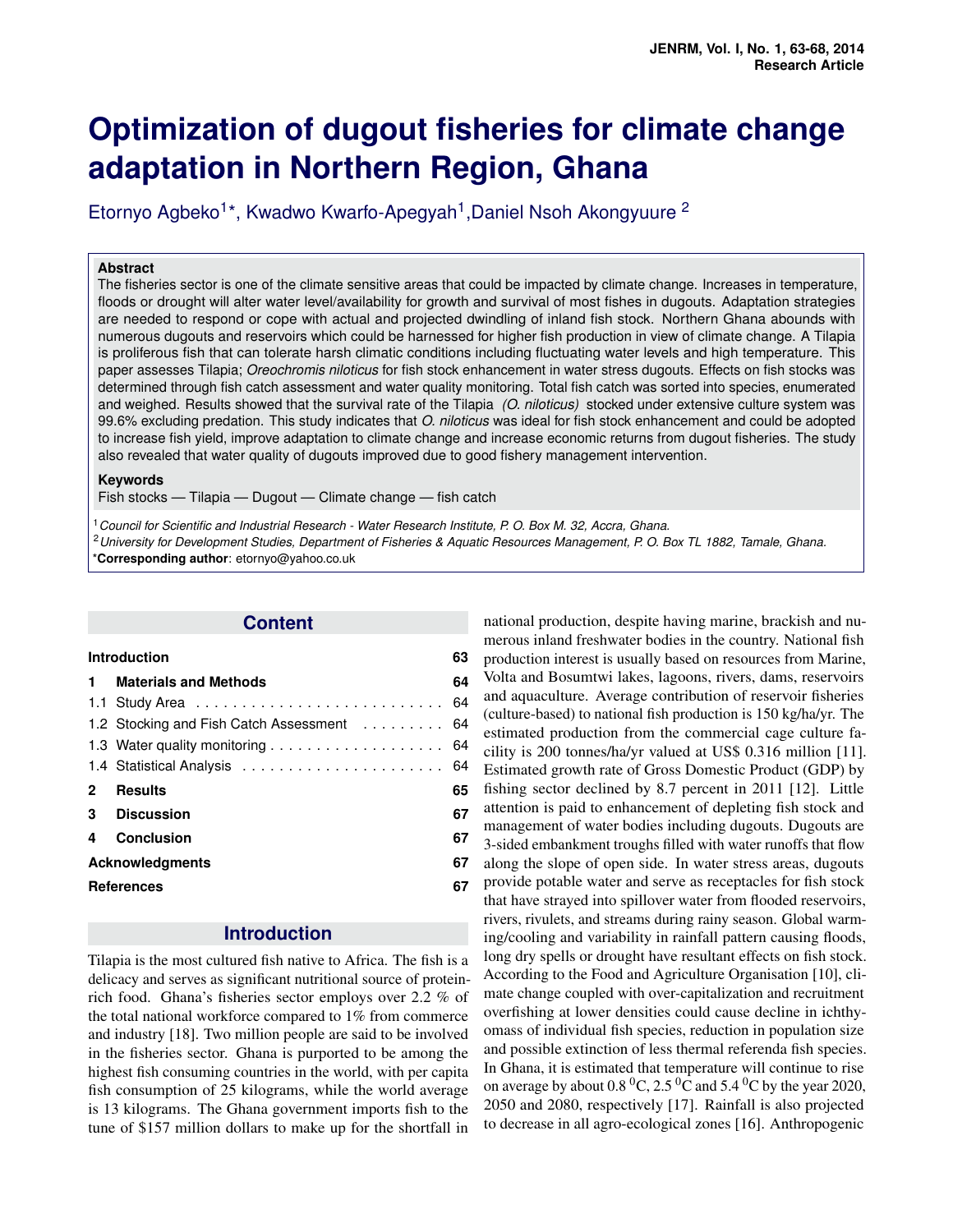activities such as recruitment over-fishing, crop farming, bush burning, deforestation and over-grazing on the embankment and catchment areas have exacerbated the impacts of climate change on water storage systems like reservoirs and dugouts. The availability of high quality protein foods like fish presents uncertainties triggered in extreme ways by climate change. Adaptation is needed as a response strategy to adjust to actual or expected climate and its effects, in order to moderate harm or harness potential opportunities [13], [6]. Adaptation to climate change in Ghana is in its early stages, especially in relations to fisheries and the aquatic ecosystem. Thus, no comprehensive fishery policies exist on tilapia culture for climate change adaptation. As a preliminary study, the paper aims to assess the performance of capture fish production with the introduction of fast growing Tilapia species, improved Akosombo strain of *Oreochromis niloticus* and its associated activities on water quality in water stress dugouts.

## **1. Materials and Methods**

#### <span id="page-1-1"></span><span id="page-1-0"></span>**1.1 Study Area**

The Mawulea and Zialuwa dugouts are perennial water resource with an approximate area of 0.5 and 1.2 hectares, respectively. Both dugouts are located in the eastern corridor of the Northern Region of Ghana between Latitude 9*o*15'30" N – 9*o*15'30" N and 0*o*10'30"W – 0*o*14'30"W and 00*<sup>o</sup>* – 150*<sup>o</sup>* East (Figure 1). The Greenwich Meridian passes through a number of human settlements around the catchment area of the dugouts. Mean annual rainfall for the area is 1,125 mm (January - December). Mean wet season rainfall (April- October) is 1,150 mm. Mean dry season rainfall (November – March) 75mm. Mean annual deficit is between 500 mm and 600 mm [21]. Rainfall is seasonal and erratic. Atmospheric temperature ranges between  $21^{\circ}$ C -  $40^{\circ}$ C giving rise to high temperature range. Increasing atmospheric temperature, anthropogenic activities such as excessive bush burning and farming activities close to dugouts affects the ecosystem and ecotone of dugouts.



**Figure 1.** Maps of Ghana showing Northern Region and dugouts studied

#### <span id="page-1-2"></span>**1.2 Stocking and Fish Catch Assessment**

Tilapia species, *Oreochromis niloticus* was selected based on principles for stock enhancement adopted from [9]. Two dugouts were stocked with a total of 6,500 fingerlings of *Oreochromis niloticus* (improved Akosombo strain) with mean weight 30 g each. Five hundred (500) fingerlings out of the 6,500 were tagged for identification and growth assessment. Capture-Release-Capture method for fish assessment was considered for the tagged fishes. The survival rate (SR) of *O. niloticus* (Improved Akosombo strain) under extensive culture in the dugouts was calculated based on the formula below;

(Number of fish survived / Number of fish stocked)  $\times 100$ Where, number of fish survived represents number of fish caught from fish stocked. Assumption: no predation. Catch assessment was through the determination of fish species weight and composition. Identification of fish species were done with the aid of fish identification guide by [8]. Sampling was done monthly using a drag net 1.5 cm (knot to knot) mesh size and 100 m long after stocking.

#### <span id="page-1-3"></span>**1.3 Water quality monitoring**

For water quality sampling, the dugout was zoned into upstream, midstream and downstream based on the direction of water flow into the dugout. Water quality data was compiled monthly. Water quality sampling and analysis was done according to [3]. Laboratory analysis was done at Water Research Institute's laboratories in Tamale. The following water quality parameters were monitored; Dissolved Oxygen (DO), pH, Total alkalinity, turbidity, Conductivity, Total Dissolved Solids (TDS), phosphate -  $(PO_4-P)$ , nitrate-nitrogen  $(NO_3-N)$ and Ammonia (NH4).

#### <span id="page-1-4"></span>**1.4 Statistical Analysis**

Computer based program Microsoft Excel 2010 edition was used to calculate percentage composition, mean and standard deviations. Results were presented in tables.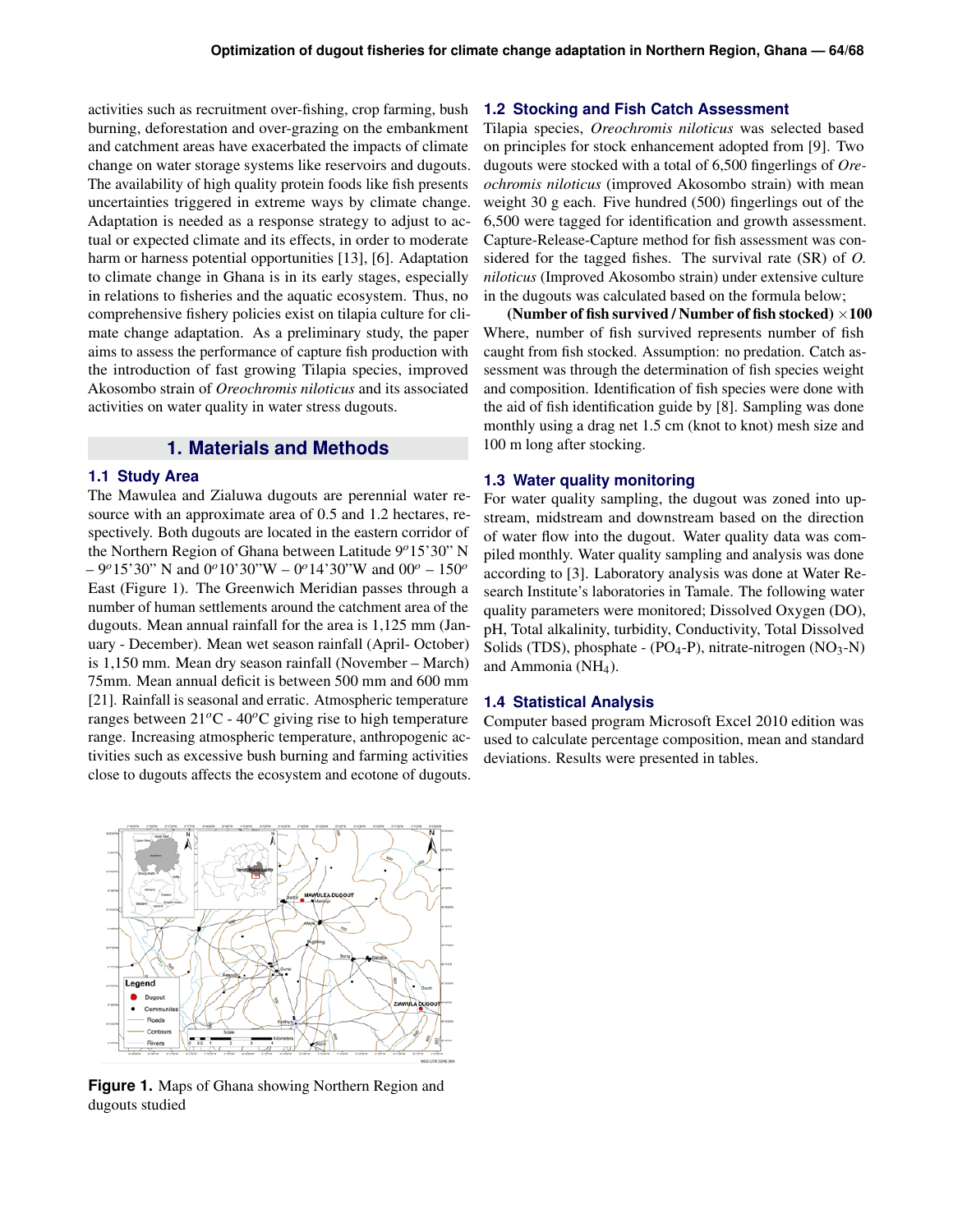| cantage composition (pumpers) of fish species caught after stor enhancement |
|-----------------------------------------------------------------------------|
|                                                                             |
|                                                                             |
|                                                                             |
|                                                                             |
| í                                                                           |
|                                                                             |
| ţ                                                                           |
|                                                                             |
| P. 2011 10. 10. 10.                                                         |
|                                                                             |
|                                                                             |
|                                                                             |
|                                                                             |
|                                                                             |
|                                                                             |
| d                                                                           |
|                                                                             |
|                                                                             |
|                                                                             |
| ;                                                                           |
| I<br>l                                                                      |
|                                                                             |
| r apus                                                                      |
|                                                                             |
| 1                                                                           |

| Parameter                  | Mawulea dugout      |                     | Zialuwa dugout |                  |
|----------------------------|---------------------|---------------------|----------------|------------------|
| Species                    | Occurrence          | $%$ composition     | Occurrence     | $%$ composition  |
| Oreochromis niloticus      |                     | 28.9                |                | $\frac{11}{11}$  |
| Sarotherodon galilaeus     |                     |                     |                | 15.6             |
| Tilapia zillii             |                     | 214<br>2.74<br>13.9 |                | 0.4              |
| <b>Brycinus</b> nurse      |                     |                     |                | 15.1             |
| Marcusenius senegalensis   |                     |                     |                | $\overline{1.6}$ |
| Mormyrus macrophthalmus    |                     | Ē                   |                |                  |
| Synodontis sorex           |                     |                     |                | $\Xi$            |
| Parachanna obscura         |                     | $\dot{=}$           |                |                  |
| Schilbe intermedius        |                     | 2.5                 |                |                  |
| Heterobranchus isoptenus   |                     | 14.3                |                | Ξ                |
| Labeo senegalensis         |                     |                     |                | $\Xi$            |
| Schilbe mystus             |                     | 0.8                 |                | $\overline{c}$   |
| Clarias gariepinus         |                     | $2\cdot$            |                | $\overline{0.4}$ |
| Synodontis schall          |                     | 5.1                 |                | $\dot{1}$        |
| Synodontis nigrita         |                     | 4.2                 |                | 0.4              |
| Auchenoglanis occidentalis |                     | 0.5                 |                | $\overline{0.4}$ |
| Ctenopoma petherici        |                     |                     |                | $\overline{0}$   |
|                            | Note: † Present, -- | absent              |                |                  |

**Table 2.** Weight of fish species caught after stock enhancement in Zialuwa dugout

| Fish species             | Number | Weight (kg) |
|--------------------------|--------|-------------|
| Oreochromis niloticus    | 427    | 59.85       |
| Sarotherodon galilaeus   | 215    | 36.6        |
| Tilapia zillii           | 5      | 0.5         |
| Brycinus nurse           | 208    | 10.5        |
| Marcusenius senegalensis | 22     | 0.5         |
| Synodontis sorex         | 42     | 7           |
| Labeo senegalensis       | 5      | 1.2.        |
| Schilbe mystus           | 26     | 1.3         |
| Heterobranchus isoptenus | 1      | 3.5         |
| Clarias gariepinus       | 39     | 16.1        |
| Synodontis schall        | 209    | 4.8         |
| Synodontis nigrita       | 175    | 2.9         |
| Total                    | 1,374  | 144.75      |

## **2. Results**

<span id="page-2-0"></span>A total of 17 fish species were identified during catch assessment. In Mawulea dugout, 16 fish species were encountered while Zialuwa dugout had 12 fish species. The cichlids; tilapiine species (*Tilapia zillii*, *Oreochromis niloticus* and *Sarotherodon galilaeus*) were the most dominant species in the dugouts. Mean percentage composition of tilapiine species caught before stock enhancement in both dugout was *S. galilaeus* (18.0%), *O. niloticus* (17.9%), *T. zillii* (1.2%). Low fingerling morality was recorded after re-stocking, thus 99.6% of the fingerlings of *Oreochromis niloticus* introduced survived. Re-stocking for fish enhancement changed the order of percentage composition of the dugout, it was *O. niloticus* (30.0%) , *S. galilaeus* (18.5%) , *T. zillii* (1.6%). African mudfish and other fish species encountered included *Brycinus nurse*, *Marcusenius senegalensis*, *Synodontis sorex*, *Schilbe intermedius* and *Synodontis schall.* Percentage composition of fish caught from each dugout after stock enhancement is presented in table 1. *O. niloticus* dominated in terms of numbers in both Mawulea (28.9 %) and Ziawula (31.1 %). The species that recorded the least in numbers was *Ctenopoma petherici*; Mawulea 0.4 % and Ziawulea 0 % (Table 1). Total bulk weight of 363.9 kg of fish was caught through partial harvesting. Higher bulk weight of fish was encountered from Mawulea dugout as compared to Zialuwa dugout (Tables 2 and 3). O. niloticus dominated in both numbers and weight in the Ziawula dugout (Table 2) and in Mawulea dugout (Table 3). The impact of fish stock enhancement on water quality showed that mean concentration for most of the parameters monitored was relatively constant in both dugouts (Table 4). The mean surface water temperatures for the study period in Mawulea and Zialuwa dugouts were 30.08 and 30.07 <sup>0</sup>C respectively. Dissolved oxygen (3.07 mg/l) for both dugouts was low. The conductivity and nitrate concentration were both high in Zialuwa than in Mawulea as shown Table 4.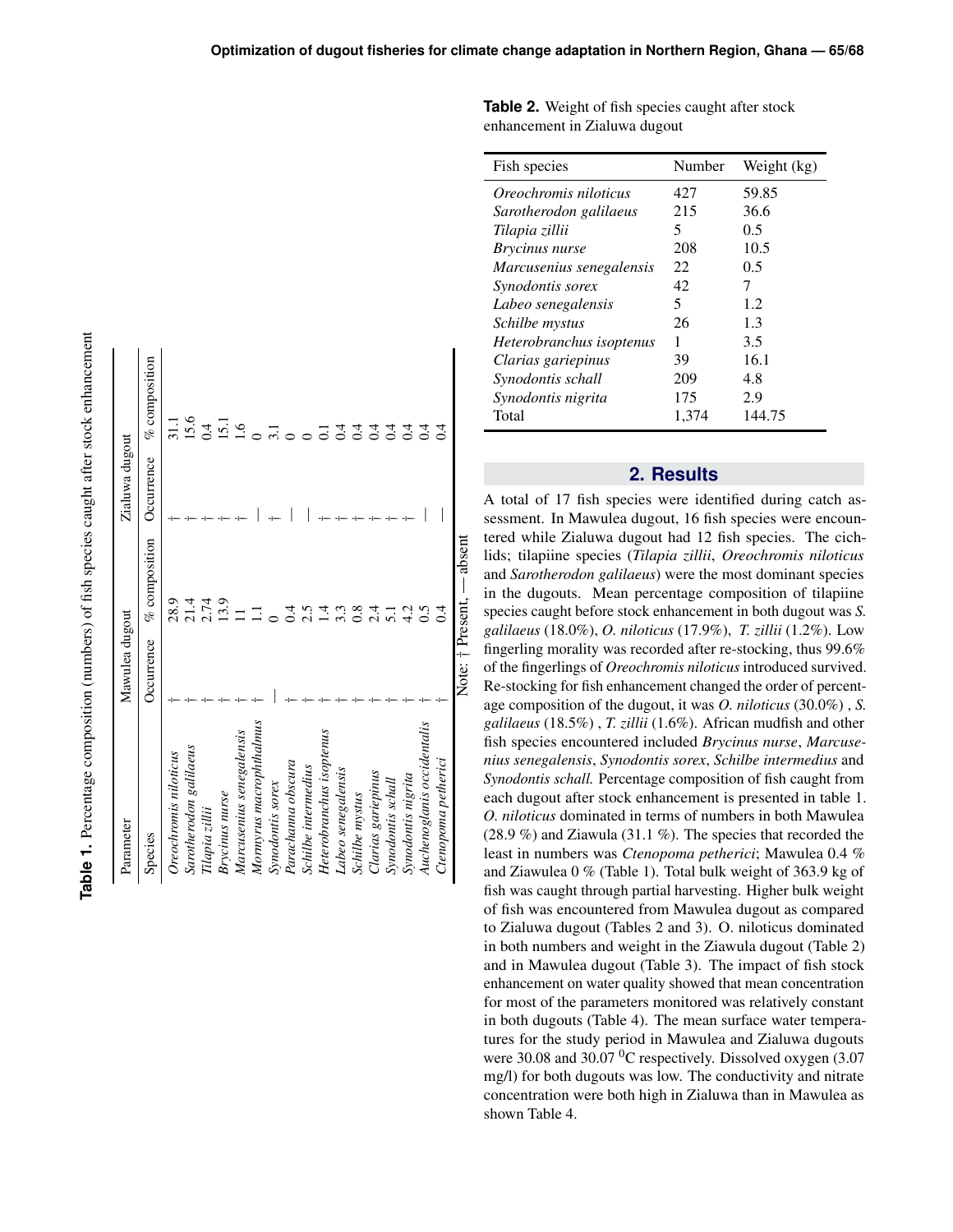| Fish species               | Number | Weight (kg)    |
|----------------------------|--------|----------------|
| Oreochromis niloticus      | 401    | 50.45          |
| Sarotherodon galilaeus     | 297    | 43.05          |
| Tilapia zillii             | 38     | 2.6            |
| <i>Brycinus nurse</i>      | 192    | 15.8           |
| Marcusenius senegalensis   | 153    | 11.8           |
| Mormyrus macrophthalmus    | 15     | 1.5            |
| Parachanna obscura         | 5      | 4.5            |
| Schilbe intermedius        | 35     | 2.4            |
| Heterobranchus isoptenus   | 20     | 41.6           |
| Labeo senegalensis         | 46     | $\mathfrak{D}$ |
| Schilbe mystus             | 11     | 0.6            |
| Clarias gariepinus         | 33     | 34.6           |
| Synodontis schall          | 70     | 2.45           |
| Synodontis nigrita         | 58     | 1.1            |
| Auchenoglanis occidentalis | 7      | 1.6            |
| Ctenopoma petherici        | 5      | 3.1            |
| Total                      | 1,386  | 219.15         |

| こうち ちり                                                   |
|----------------------------------------------------------|
|                                                          |
|                                                          |
| $5 - 5$                                                  |
| ・・・・・                                                    |
| きゅうしょう きょうきょう きょう こうりょう<br>I                             |
| $\ddot{\phantom{0}}$                                     |
|                                                          |
|                                                          |
|                                                          |
|                                                          |
| .<br>Catalog                                             |
|                                                          |
|                                                          |
| י<br>ג∫                                                  |
|                                                          |
|                                                          |
|                                                          |
|                                                          |
|                                                          |
| $\sim$ and $\sim$ and $\sim$ $\sim$ $\sim$ $\sim$ $\sim$ |
|                                                          |
| $\overline{\phantom{a}}$                                 |
|                                                          |
| j                                                        |

| Parameter                                | Mawulea dugout                                                               |                                                                     | Zialuwa dugout                                                     |                                                        |
|------------------------------------------|------------------------------------------------------------------------------|---------------------------------------------------------------------|--------------------------------------------------------------------|--------------------------------------------------------|
| Water Temperature ( <sup>0</sup> C)<br>핑 | 30.08<br>7.7                                                                 | $\pm 0.20$                                                          | 30.07<br>7.67                                                      | $\pm 0.12$                                             |
| Conductivity (Is/cm)                     | 85.66                                                                        | 23.64                                                               | 164.83                                                             | 17.04<br>$\overline{+}$                                |
| Dissolved Oxygen                         | 3.07                                                                         | 0.58                                                                | 3.07                                                               | 0.60<br>$\bar{+}$                                      |
| Nitrate                                  |                                                                              |                                                                     |                                                                    | 2.39                                                   |
| Phosphates                               | $4.69$<br>$0.71$<br>$0.02$<br>$14.51$<br>$3.2$<br>$3.64$<br>$3.63$<br>$3.39$ | $1.95$<br>0.26                                                      | $5.52$<br>$6.53$<br>$6.53$<br>$6.53$<br>$6.53$<br>$6.53$<br>$6.53$ | 0.28                                                   |
| Fluoride                                 |                                                                              |                                                                     |                                                                    |                                                        |
| Calcium                                  |                                                                              | $\begin{array}{c} 0.01 \\ 4.91 \\ 1.74 \\ 20.72 \\ 0.3 \end{array}$ |                                                                    | $\begin{array}{l} +0.01 \\ +3.18 \\ +1.14 \end{array}$ |
| Magnesium                                |                                                                              | $\overline{+}$                                                      |                                                                    |                                                        |
| Sodium                                   |                                                                              |                                                                     |                                                                    | ± 45.41                                                |
| Potassium                                |                                                                              | $\overline{+}$                                                      | 3.88                                                               | $\pm$ 0.57                                             |
| Silica(SiO4)                             |                                                                              | $\overline{+}$                                                      |                                                                    | $\pm\,2.03$                                            |
| <b>Total Hardness</b>                    | 49.56                                                                        | $\begin{array}{c} 3.12 \\ 8.67 \end{array}$                         |                                                                    | $\pm$ 10.31                                            |
| Calcium Hardness                         | 36.29<br>13.28                                                               | 12.26                                                               | 3.56<br>3.56<br>20.91<br>20.64                                     | $\pm$ 7.8                                              |
| Magnesium Hardness                       |                                                                              | 7.22                                                                |                                                                    | $\pm 4.72$                                             |
| Ammonia                                  | 4.69                                                                         | 0.77<br>$\overline{+}$                                              |                                                                    | $\pm\,1.53$                                            |
| ms                                       |                                                                              | 14.02<br>$\overline{+}$                                             | 1.31<br>98.84                                                      | ±76.27                                                 |
| Total alkalinity                         | 51.34<br>84.46                                                               | 75.72                                                               | 66                                                                 | ± 35.9                                                 |
| Bicarbonate                              | 101.17                                                                       | 75.96                                                               | 80.23                                                              | ± 49.26                                                |
| Sulphate SO4                             | 104.19                                                                       | $\pm$ 9.16                                                          | 19.86                                                              | ±1.98                                                  |
| Chloride                                 | 21.66                                                                        | 22.7                                                                | 11.44                                                              | 6.07                                                   |
|                                          |                                                                              |                                                                     | All parameters are measured in mg/l except pH and those stated     |                                                        |

Table 3. Weight of fish species caught after stock enhancement in Mawulea dugout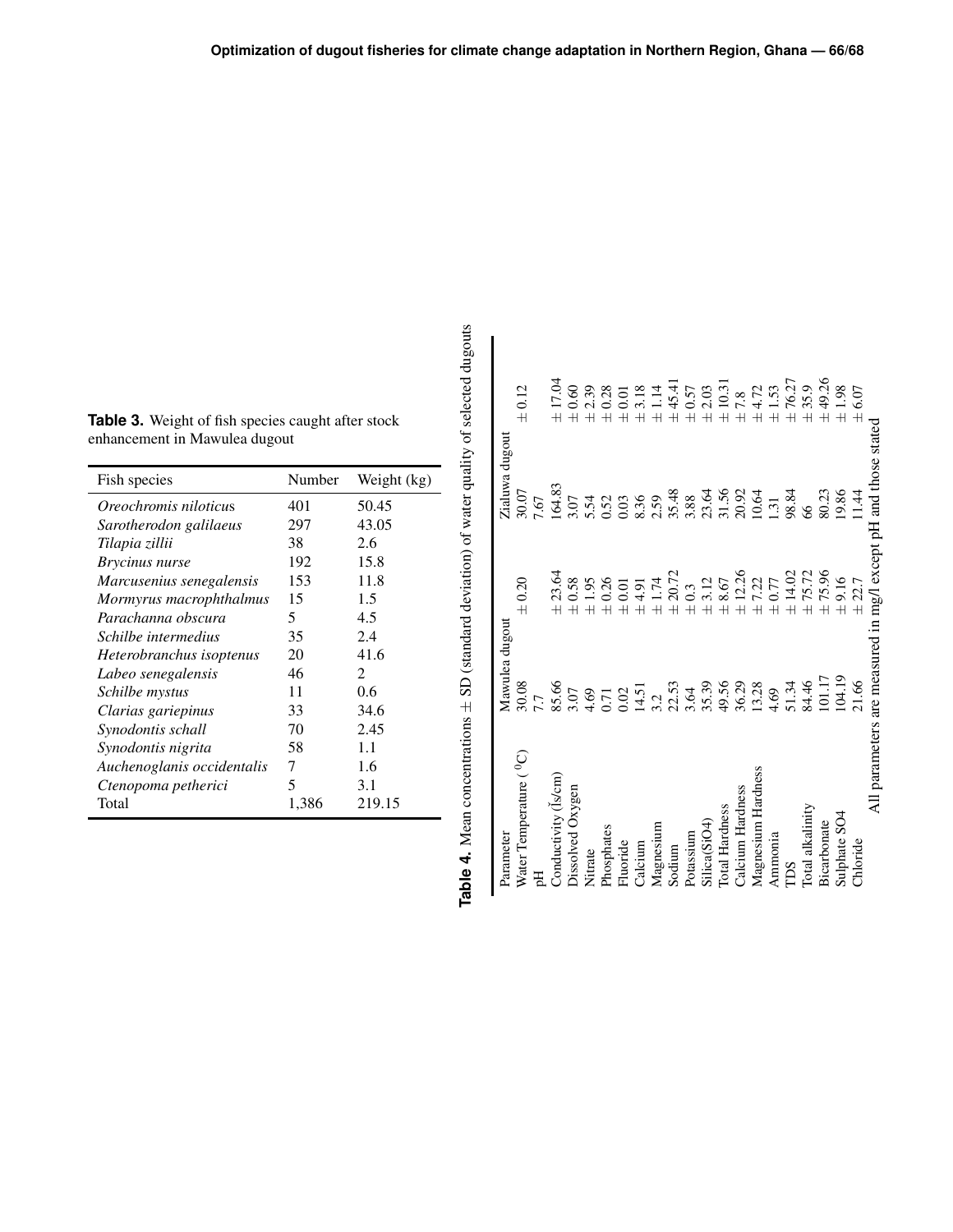## **3. Discussion**

<span id="page-4-0"></span>Fish catch assessment indicated a rich biodiversity of 17 fish species in both dugouts. Dominant fish species was from the fish family; cichlidae. Similar fish species dominance has been reported for most reservoir fishery in northern Ghana [19], [15]. The size of the dugouts did not affect the biodiversity and weight of fish species encountered in each dugout. The larger dugout (Zialuwa, 1.5 hectares) had lesser fish species biodiversity and weight due to the fishing pressure and recruitment over-fishing by migrant fishermen.

[2] asserted that for the last four decades, climatic variability has been positively correlated with fluctuations in the landings of the pelagic species (example Tilapia) upon which majority of Ghana's fisher folk depend. Recruitment over-fishing coupled with environmental challenges like climate change probably dwindle fish population even after stock enhancement intervention. Thus, a sustainable (selective) harvesting strategy adopted in this study allowed fry, fingerlings and juvenile fish to escape for further growth, spawning and replenishing of fish stock in the dugout. The harvesting strategy ensured *O. niloticus* to become the dominant species (30%) coupled with a closed season during peaks of rainfall (August-September) to escape for spawning. *O. niloticus* (Improved Akosombo strain) probably exhibited an extent of auto stocking in the dugout that replenished the stock faster than expected as observed by [4]. The survival rate of *O. niloticus* was 99.6% due to arguably the hardy nature of the improved Akosombo strain, participatory education on stocking of fingerlings, care, and management of the dugout. Many studies have shown that proper management of the inland fishery with native fish boosted the biodiversity and commercial benefits derived from the fishery [20], [5]. As such, fish revenue increased from GHc150.00 in 2011 under outright sale of dugout to migrant fishermen, to GHc308.00 in 2012 under fish stock enhancement with selective harvesting.

The effect of fish stock enhancement on water quality in Zialuwa and Mawulea dugouts was less noticeable. High water temperature  $(i,30^0C)$  and low dissolved oxygen ( $(3.5mg/l)$ ) concentrations recorded in this study were detrimental to fish production over a long period of time. Periodic fish kills may occur under such conditions especially with low dissolved oxygen levels [7]. This did not affect the growth of *O. niloticus*, which recorded an average weight of 140g. Other water quality parameters monitored were fairly good for fish production after fish stock enhancement. According to [14], long-term effects of climate change on water quality are diverse. The observed short-term changes in Zialuwa dugout revealed that nitrate concentration of 5.54 mg/l was slightly high. The nitrate concentrate in Zialuwa dugout could be a result of the oxidation of plants and animal debris and from the decomposition of animal (cow dung) and human excrement. Total monthly rainfall controlled the rate of Nitrate  $(NO<sub>3</sub>-N)$  and Phosphate  $(PO_4-P)$  load into the dugouts. When rainfall intensified, more runoff from the watershed led to the accumulation of nutrient in the dugouts. Increased anthropogenic activities such as farming (using fertilizers) before and during the rainy

season could increase nitrate concentrations in both dugouts. The important role of anthropogenic contributions to climate change impacts on water quality cannot be underestimated. Some climate change impact studies have corroborated the intensity of observed changes to anthropogenic activities [1]. The pH values of 7.70 - 7.67 encountered was optimum for fisheries productivity.

## **4. Conclusion**

<span id="page-4-1"></span>The study indicates that introduction of Tilapia; *Oreochromis niloticus* (improved Akosombo strain) had considerable positive impact on fisheries and water quality in dugouts. Fish stock enhancement with Tilapia; *O. niloticus* and sustainable (selective) harvesting strategies can revamp fish stock in dugouts. Arguably, dugouts have the ability to augment national fish production and adapt to climate change when given the necessary management interventions.

#### **Acknowledgments**

We thank God for His Grace and Mercies towards us for this study. We are grateful to Food for Life (F4L) project of the Community Life Improvement Programme (CLIP) for providing funds for this study. The Institutional support of the CSIR-Water Research Institute and that of the entire Staff at Tamale office is highly appreciated.

## **References**

- [1] AGBEKO, E. (2012). Impact of Climate change on water quality for fishery production: A study of Vea Reservoir in the Volta Basin. Lap lambert Academic Publishing GmbH and Co. KG. Germany. 165p.
- [2] AGYEMANG-BONSU, W.K. ET AL. (2008). Ghana's Climate Change Impacts, Vulnerability and Adaptation Assessment. Netherlands Climate Assistance Programme Ghana Country Report. NCAP final Report Ghana. 24pp.
- [3] APHA. (1998). Standard Methods for the Examination of Water and Wastewater, 20th Edition.
- [4] ATTAYDE J.L., ET AL. (2011). Impacts of introducing Nile tilapia on the fisheries of a tropical reservoir in northeastern Brazil. *Fisheries Management and Ecology*. (18): 437–443.
- [5] BALIRWA, J. S. ET AL. (2003). Biodiversity and Fishery Sustainability in Lake Victoria Basin: An Unexpected Marriage? Bioscience. August /vol. 53 No. 8
- [6] BARANGE, M. and PERRY, R.I. (2009). Physical and ecological impacts of climate change relevant to marine and inland capture fisheries and aquaculture. In: K. Cochrane, C. De Young, D. Soto and T. Bahri (eds.). Climate change implications for fisheries and aquaculture: overview of current scientic knowledge. FAO *fisheries and Aquaculture Technical Paper* . No. 530. Rome, FAO. Pp. 7-106.